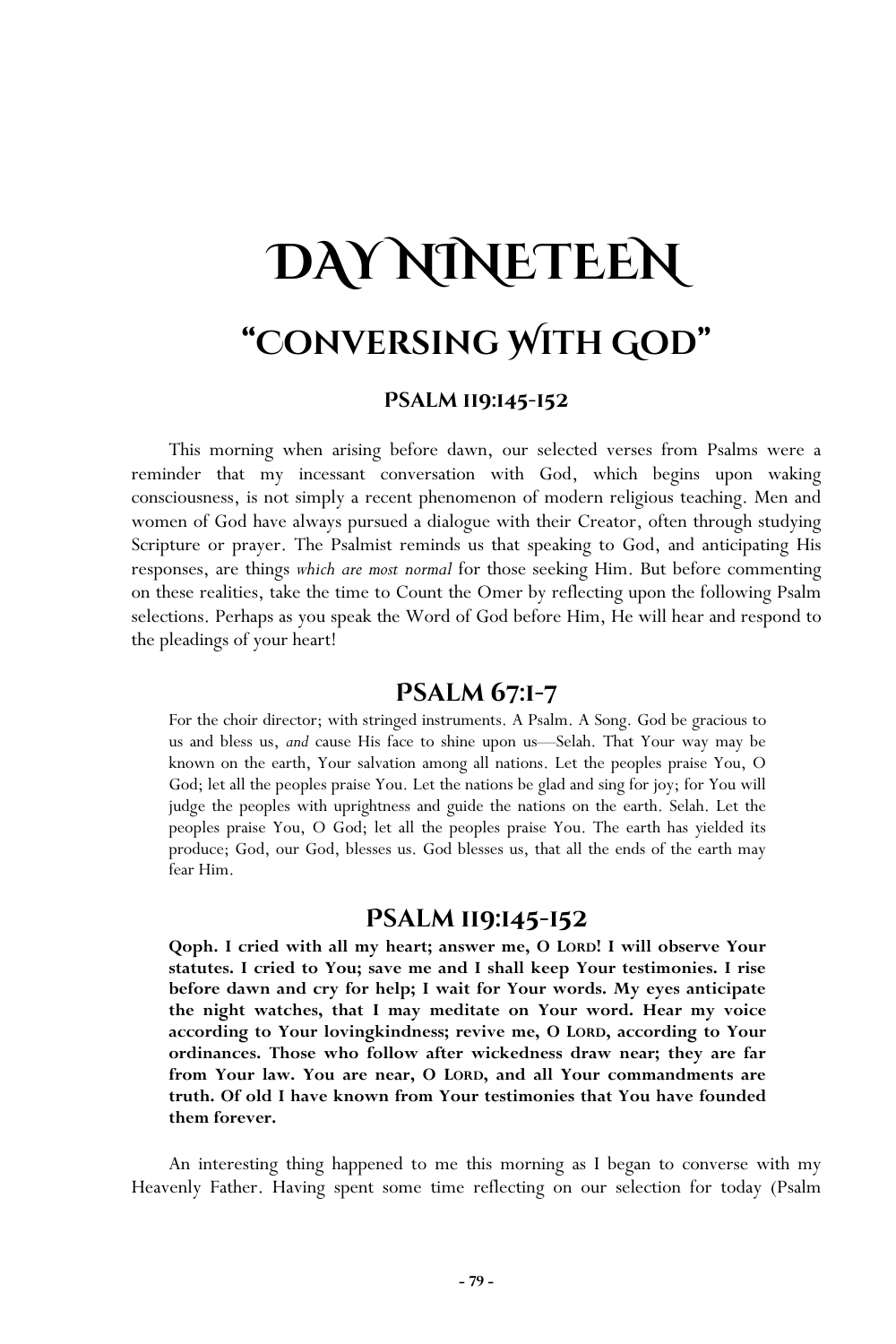#### **Counting the Omer**

119:145-152), the word "cry" really stood out.**<sup>1</sup>** I initially thought that a word study would be appropriate. But as my morning routine settled in, I was actually led to do something else, which caused me to actually cry. These were *not* tears of joy, but instead tears of sorrow and great concern for the current state of affairs in our world today. Let me explain.

My first inclination when considering conversing with God was to discuss the great privilege that Believers have when it comes to communing with Him. For people like me, who can point to a specific time (in my case September 1978) when they were born from above, it is easy for us to know when our stony hearts were miraculously turned into hearts of flesh. We can recall the vivid differences between the way we were, and the new life we received. Even though the sanctification process was just beginning, we knew that we were new creatures and that God was now resident inside of us in the presence of His Holy Spirit.

Quite logically, because we truly believed what the Scriptures said about the indwelling presence of the Spirit of God as our Helper and Teacher, it was not unusual for us to begin spending more and more time asking questions, seeking insight, and dialoging with our Maker and others who had the same beliefs. Many times I have known that I was hearing from the Holy Spirit when I would talk with other born again Believers. In their comments, I can subtly hear the Voice that at times actually recited important words of life. Another thing that I learned was that reading the Holy Scriptures was undeniably one of the most *direct* ways to receive specific instruction about a plethora of issues that God's people might confront.

This morning, as I began my concentrated meditation on Psalm 119, when I began with v. 145 after reflecting on the word "cry," the phrase "with all my heart"<sup>2</sup> led me on an interesting tour all the way to 2 Chronicles chs. 14-24. As I first glanced at Psalm 119:10, some reference notes pointed me to 2 Chronicles 15:15 for a parallel passage. Reading back a few chapters focused me, and I found myself totally absorbed in the historical account of the lives of a number of kings who reigned during the Divided Kingdom era. Starting with the life of Asa through the reign of Joash, my reading covered about four generations of kings from both of the Northern and Southern Kingdoms of Israel. Reading through the history was very enlightening, because it also included an era when for six years, the daughter of Ahab and Jezebel, Athaliah, had actually ruled over the Southern Kingdom of Judah (2 Kings 11; 2 Chronicles 22; 23:12-21). My interest in reviewing some of these tumultuous times was focused enough to make the effort to review chapters, but since this was not going to be the focus of my morning devotional, I did not go ahead and read parallel passages in 2 Kings.

Little did I know that while first reading these historical accounts, later comparing them to my own life and how I have witnessed different "kings" or American presidents come and go, that the Spirit of God was preparing my heart for a serious time of intercession for the United States and its leadership—people who desperately need our prayers and supplications. If you read about the history of Ancient Israel, you can see that when different people in leadership positions approached the Lord in heartfelt ways, according to these passages, **He actually responded to the actions generated.**

**<sup>1</sup>** Heb. *qara* ( $\mathbb{R}$ ); "The root *qr'* denotes primarily the enunciation of a specific vocable or message. In the case of the latter usage it is customarily addressed to a specific recipient and is intended to elicit a specific response" (G. Lloyd Carr, "ar'q '," in *TWOT*, 2:810).

יִבְּלְלֵב).<br>בְּבֶל<sup>-</sup>לֻבָּ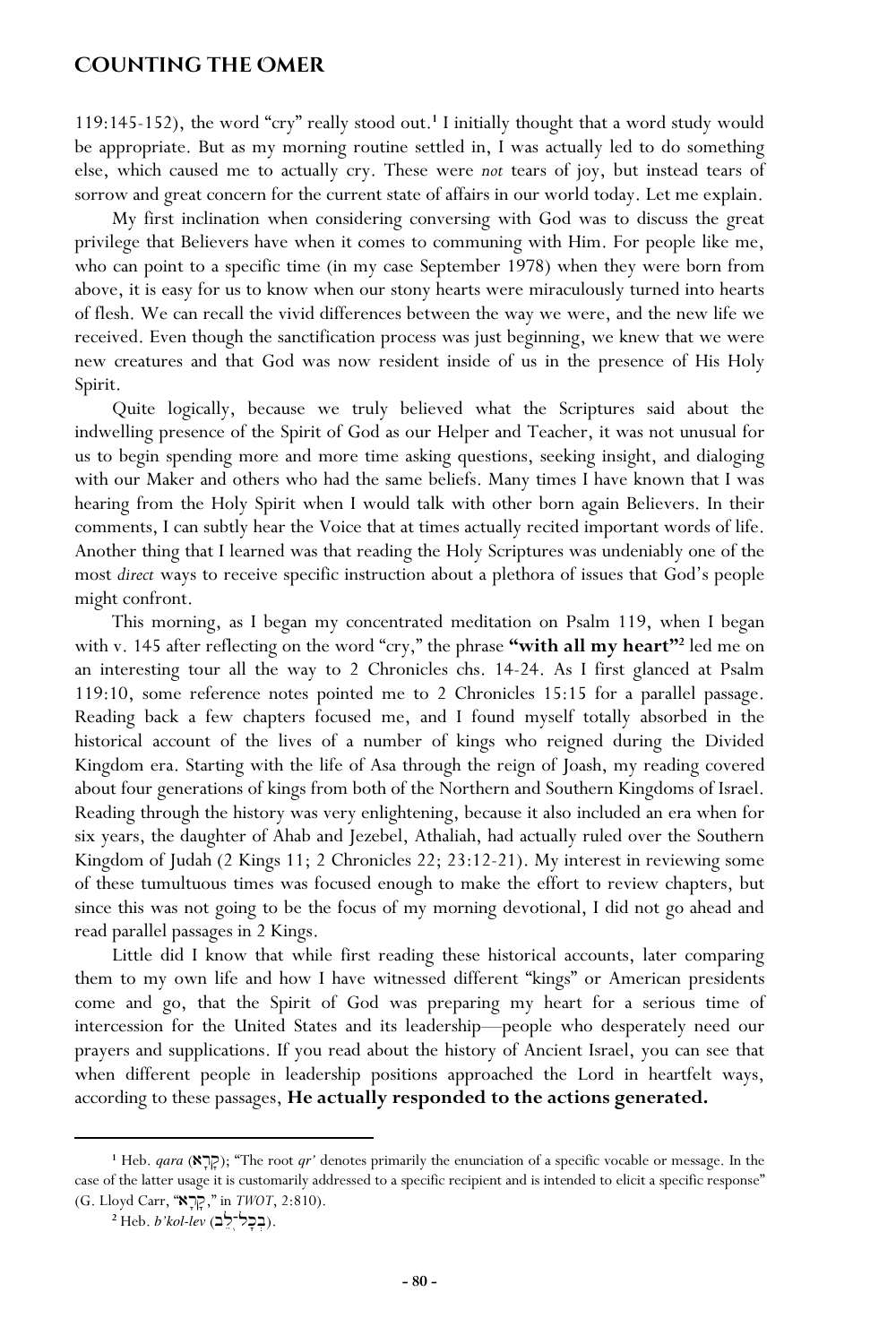#### **Day Nineteen**

Before I settled into writing this essay, I casually read an article written by one of my favorite editorial writers. In this piece, the author was describing her impression of the press preview of a new rendition of the play, written over forty-years ago by Lorraine Hansbury, entitled "Raisin in the Sun." Since I grew up in the 1950s and 1960s and had a recollection of it (of at least the movie that starred Sidney Poitier), I was able to follow the logic of her essay. But when she got to her punch line, where she described how the pressfilled audience reacted to a line in the play regarding the \$5.00 down payment on a 1960 "pre-Roe v. Wade" abortion, *I was utterly brought to tears.* Without any seeming hesitancy, when the line confiding the decision to dispose of a baby was spoken—which in the 1960s would have created angst—this apparently brought **a standing ovation** by a media savvy audience, which had been a by-product of pro-abortion conditioning from the past forty years.

For some reason, the combination of reading the history of some of the kings of Ancient Israel, and the realization that many in the media elite of our society have been turned over to a reprobate mind, are powerfully moving. I remember how as a relatively young Christian I had been involved with some major efforts during the 1980s, to come against the growing problem of abortion, and also some efforts in politics that were instigated by my concerns. At that time, as a relatively new Believer, I was convinced that abortion was murder of an unborn child. *I still am.* Today, though, with partial birth abortion and all of the additional ways that humans can terminate a developing life (perhaps with only swallowing a pill now), my distress over this exacerbating holocaust literally generated another flood of tears.**<sup>3</sup>**

As my tears continued to flow, I commented to my Creator that this was certainly not what I was expecting as I was Counting the Omer this morning. I did not get much of a response, just the recollection that many of my efforts in years past—being involved in various political causes and Christian rallies, mostly—seemed to end in relative futility. No matter what my colleagues tried to do to stop the wholesale murder of unborn children, the tide of people choosing death continued to rise. Today (2004), taking a peek at the over thirty years of slaughter of the innocent in America, was a disturbing reality check.

The Spirit reminded and encouraged me, that what I was now devoting my time to, was one small way to get people focused on what one of Yeshua's last directives was to His followers. Before His ascension into Heaven, the Lord gave His Disciples what is commonly referred to as the "Great Commission":

"But the eleven disciples proceeded to Galilee, to the mountain which Yeshua had designated. When they saw Him, they worshiped *Him*; but some were doubtful. And Yeshua came up and spoke to them, saying, 'All authority has been given to Me in heaven and on earth. **Go therefore and make disciples of all the nations,** baptizing them in

**<sup>3</sup>** Editor's note: While there are many evil and sordid causes and reasons behind the popularization of abortion, Old Testament theologian Walter C. Kaiser directly blames it on how many evangelical Christians have largely dismissed the Law of Moses as having any relevancy for their lives:

<sup>&</sup>quot;What advice will [a certain teacher] give on marriage to close relatives (cf. Lev. 18), involvement with forms of witchcraft and various forms of the occult (cf. Lev. 19), the case for capital punishment (cf. Gen. 9), or the proscription against abortion (cf. Ex. 21)? Did Americans not learn in 1973 that a New Testament exclusivistic ethic landed us squarely in one of the largest legalized murdering ventures in recent times—now exceeding Hitler's six million Jews sent up a chimney by four times over with some twenty-four million babies going in a bucket? What will it take to wake us up to the narrowness of our views?" (Walter C. Kaiser, "Response to Douglas Moo," in Wayne G. Strickland, ed., *Five Views on Law and Gospel* [Grand Rapids: Zondervan, 1996], 400).